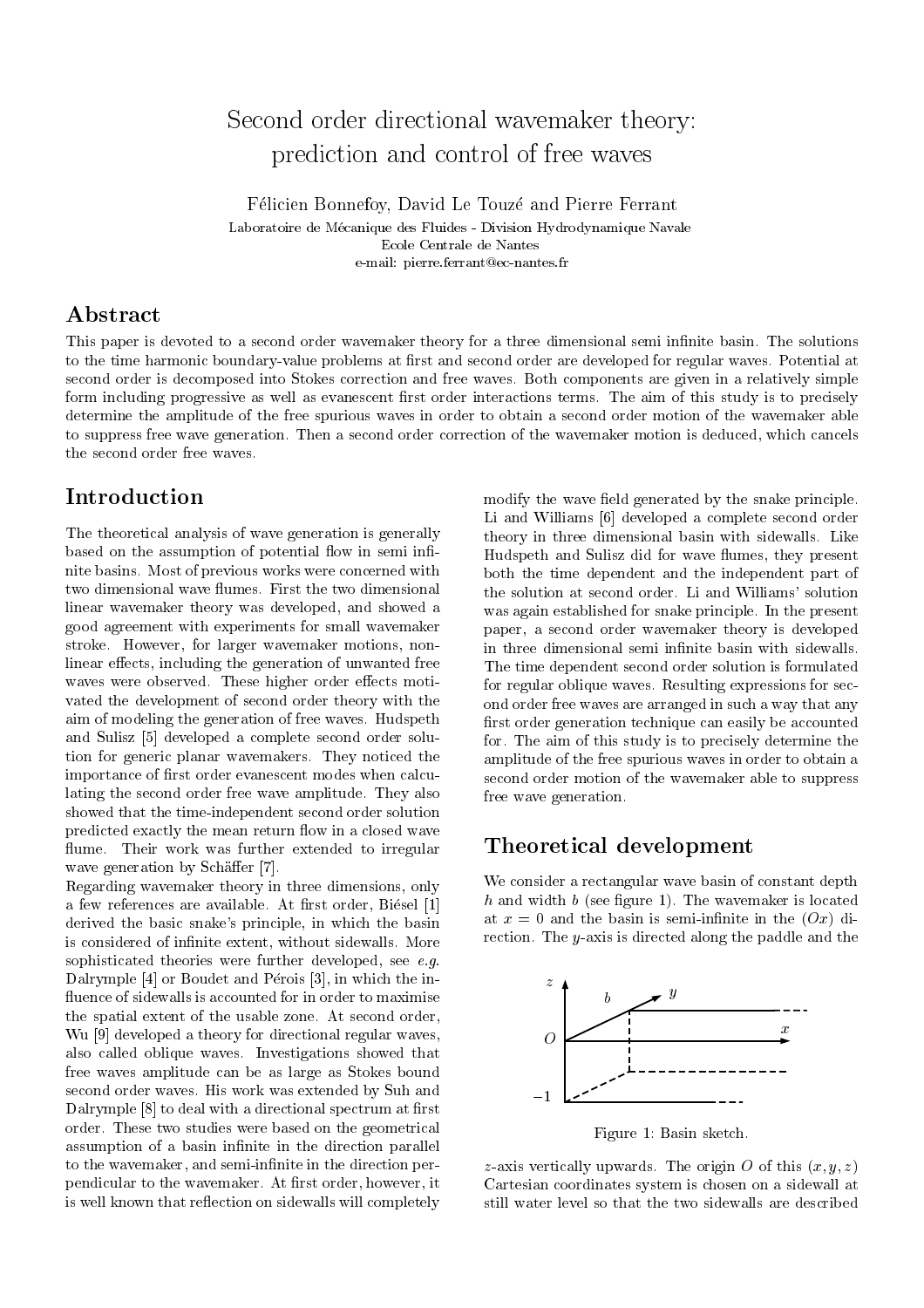

Figure 2: Analytical wave field, with  $\lambda = 2.5$ ,  $\theta = 20$  degrees. Left: first + second order, right: second order only (Dalrymple method in which  $X_d = 3$ ).

by  $y = 0$  and  $y = b$  respectively. The fluid is considered inviscid, incompressible; the flow is irrotational. The problem is described in terms of the velocity potential  $\phi$ . The classical perturbation method in combination with Taylor expansions of the boundary conditions at the free surface and at the wavemaker leads to a boundary-value problem for wave contributions at the first and second order in wave steepness. For simplicity, the development will further be written in complex representation and all quantities are nondimensionalised with respect to basin water depth  $h$  and acceleration  $g$  due to gravity. We are interested in the time harmonic solution when the prescribed wavemaker motion is sinusoidal in time. All quantities like  $\phi$ ,  $\eta$  and X may be expressed as real parts of complex values

$$
\phi(x,y,z,t) = \text{Re}\left[\phi(x,y,z) \; e^{i\omega t}\right]
$$

where  $\omega$  is the angular frequency of the wavemaker motion.

### First order solution

The first order potential must satisfy Laplace equation  $\frac{\text{SUSY}}{\text{for brevity}}$ . everywhere, homogeneous Neumann conditions at the bottom and the sidewalls, an homogeneous free surface condition and an inhomogeneous Neuman condition at the wavemaker. A common potential solution is the double summation of spatial modes given by

$$
\frac{\phi_1}{F(\alpha, z)} = \sum_{m=0}^{+\infty} \sum_{n=0}^{+\infty} \frac{i a_{mn}}{\omega} F(\alpha_m, z) \cos \mu_n y e^{-k_{mn} x} (1)
$$
\n
$$
F(\alpha, z) = \frac{e^{i\alpha(z+1)} + e^{-i\alpha(z+1)}}{e^{i\alpha} + e^{-i\alpha}}
$$

where the wave numbers are defined by  $\mu_n = \frac{1}{b}$  with  $n \in \mathbb{N}$ ; the  $\{\alpha_o = ik, \alpha_m\}$  are the imaginary or real roots of the dispersion relationship  $\omega^2 = i\alpha_m F(\alpha_m, 0)$ <br>and finally the  $k_{mn}$  are given by  $k_{mn} = \sqrt{\alpha_m^2 + \mu_n^2}$  if<br> $\alpha_m^2 + \mu_n^2 > 0$  and  $k_{mn} = i\sqrt{|\alpha_m^2 + \mu_n^2|}$  else.

Both progressive waves and evanescent modes appear in the potential expansion (1). The condition at the free surface 1 <sup>=</sup> 1 for water elevation, gives for each mode a displacement  $\eta = a_{mn} \cos \mu_n y e^{-k_{mn}x}$ , in which  $k_{mn}$  is purely imaginary or positive real for progressive waves or evanescent modes respectively. Progressive waves will correspond to the restricted domain  $m = 0$  and

 $n \leq E [kb/\pi]$  (where E is the integer value) to ensure that  $k_{mn}$  is purely imaginary and evanescent to all others couples of  $(m, n)$  subscripts. The amplitude  $a_{mn}$  of each potential mode may be obtained from the boundary condition at the wavemaker. Assuming that the position of the wavemaker X is described by  $X(y, z) = f(y)g(z)$ and using orthogonality of  $y$ - and  $z$ -modes, we get

$$
\frac{a_{mn}}{m} = -\frac{\omega^2(e^{i\alpha_m}+e^{-i\alpha_m})}{k_{mn}} J_m I_n
$$

in which

$$
J_m = \frac{\int_{-1}^{0} g(z) \left(e^{i\alpha_m(z+1)} + e^{-i\alpha_m(z+1)}\right) dz}{\int_{-1}^{0} \left(e^{i\alpha_m(z+1)} + e^{-i\alpha_m(z+1)}\right)^2 dz}
$$
 (2)  
and  $I_n = \frac{\int_{0}^{b} f(y) \cos \mu_n y dy}{\int_{0}^{b} \cos^2 \mu_n y dy}$  (3)

This formulation is valid for all type of wavemaker and will lead to the potential provided the double summation converges at large  $m$  and  $n$ . Expressions  $(2)$  and (3) of  $J_m$  and  $I_n$  contain four integrals that can be easily calculated from wavemaker geometry and motion. Results are widely present in literature and omitted here for brevity. The contract of the contract of the contract of the contract of the contract of the contract of the contract of the contract of the contract of the contract of the contract of the contract of the contract of t

In the method proposed by Dalrymple [4], the modal amplitudes are derived in an inverse way from a target potential

$$
\underline{\phi}(X_d, y, z) = \frac{ia}{\omega} \frac{\cosh k(z+1)}{\cosh k} e^{-ik(X_d \cos \theta + y \sin \theta)}
$$

imposed at a distance  $X_d$  from the wavemaker. Hence we get

$$
a_{on} = \underline{a} I_n e^{(k_{on} - \alpha_o \cos \theta) X_d}
$$

and the wavemaker motion can be deduced from these coefficients through the wavemaker condition

$$
\underline{X_1}(y,z) = -g(z) \sum_{n=0}^{+\infty} \frac{k_{on} a_{on}}{i\alpha_o (e^{i\alpha_o} - e^{-i\alpha_o}) J_o} \cos \mu_n y
$$

A detailed study of the first evanescent mode with  $m =$ 0 and  $n = N + 1$  reveals that its wave number tends to zero. Hence its characteristic vanishing length can reach great values and the mode will be visible in all the basin. Furthermore, this modal amplitude tends to infinity if the wave number goes to zero so that this mode must not be excited by the wavemaker. The simplest solution is to impose  $a_{on} = 0$  for all  $n > N$  to avoid all such evanescent modes.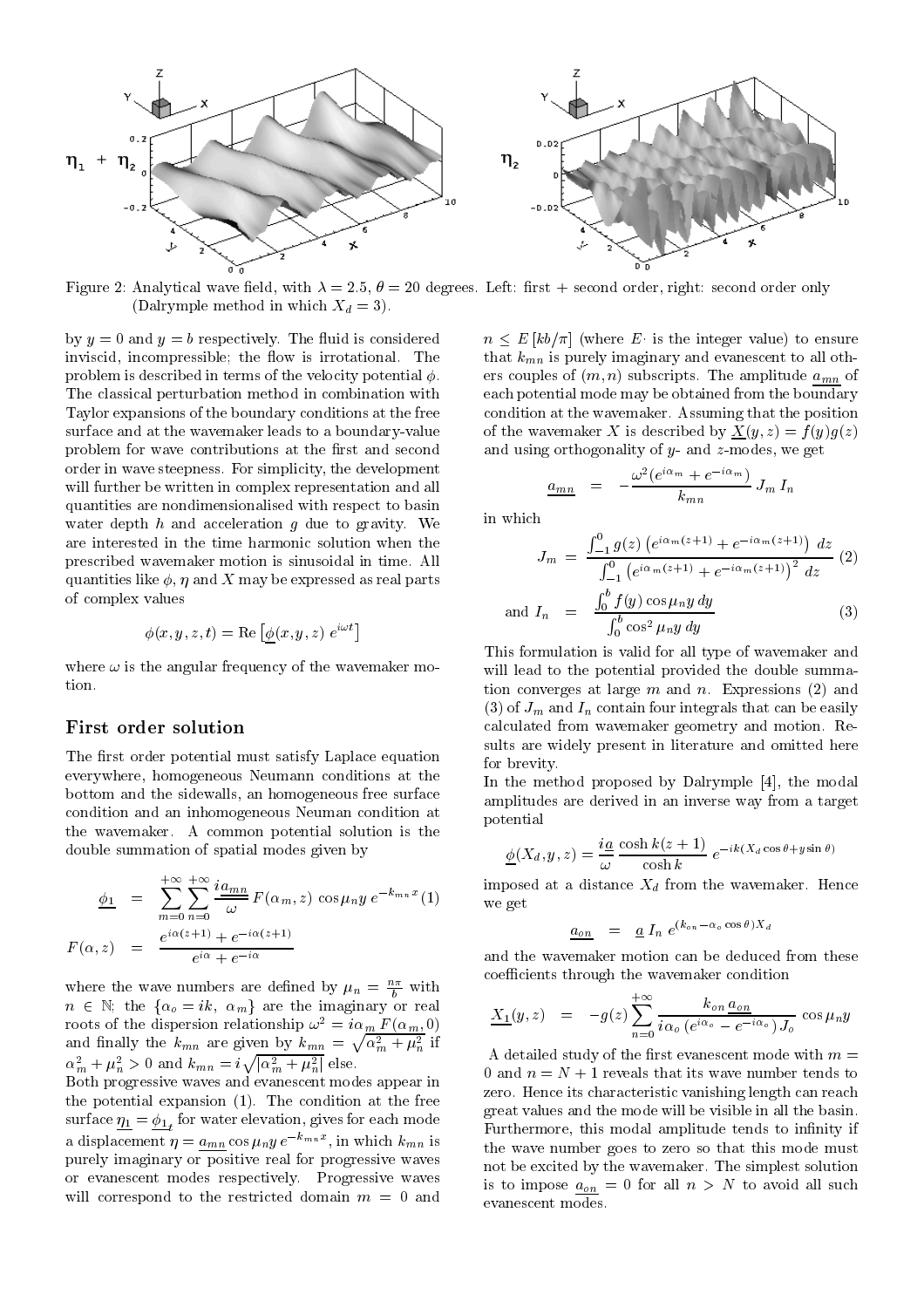

Figure 3: Time domain simulation, with  $\lambda = 2.5$ ,  $\theta = 20$  degrees,  $t = 13T$ . Left: first + second order, right: second order only (Dalrymple method in which  $X_d = 3$ ).

#### Second order solution

The second order potential satisfies Laplace equation and homogeneous Neumann conditions at the bottom and sidewalls. The Neumann condition at the wavemaker is inhomogeneous, as well as the free surface condition. The previous first order solution appears in the right hand sides of these two conditions. A convenient way to solve these equations is to separate the second order potential into two parts,  $\phi = \phi_s + \phi_f$  where the first term is the Stokes second order correction and the second one is the free wave part due to non linearities induced by the wavemaker. The Stokes correction will satisfy an inhomogeneous condition (4) at the free surface and no condition at the wavemaker (this condition will be satisfied later by the free wave component).

$$
2i\omega \underline{\phi_e} + \underline{\phi_e}_z = -\frac{1}{2} 2i\omega |\overrightarrow{\Delta} \underline{\phi_1}|^2 - \frac{1}{2} \underline{\eta_1} [iw \underline{\phi_1} + \underline{\phi_1}_z]_z \text{ for } z = 0
$$
\n(4)

As mentioned by Hudspeth and Sulisz [5], the right hand side of the above equation gives both a time dependent and a time independent solution for the potential. In the study of progressive waves we focus our attention on time dependent harmonic terms only. Here at second order, those terms will oscillate at frequency  $2\omega$ . The right hand side of equation (4) contains interaction terms involving wave-wave, wave-evanescent and both evanescent-evanescent components. The expression used to describe the first order potential allows us to treat all those interactions the same way. Hence, we wavemaker obtain after some tedious algebra

$$
\frac{\phi_s}{\phi_s} = \frac{i a_{mnpq}^{\perp}}{2\omega} e^{-(k_{mn} + k_{pq})x} \cos(\mu_n + \mu_q) y F(\alpha_{mnpq}^+, z)
$$

$$
+ \frac{i a_{mnpq}^{\perp}}{2\omega} e^{-(k_{mn} + k_{pq})x} \cos(\mu_n - \mu_q) y F(\alpha_{mnpq}^-, z)
$$

 $\Delta \sim 0$ 

where the wave numbers are defined by  $(\alpha_{mnpq}^2)^2$  =  $(k_{mn} + k_{pa})^2 - (\mu_n \pm \mu_q)^2$  and the amplitudes

$$
\frac{a_{mnpq}^{+}}{4} = \frac{\frac{a_{mn}a_{pq}}{4} \frac{6\omega^{4} + 2k_{mn}k_{pq} + (\alpha_{mnpq}^{+})^{2} - 2\mu_{n}\mu_{q}}{-4\omega^{2} + i\alpha_{mnpq}^{+} e^{\frac{i\alpha_{mnpq}^{+}}{4} - e^{-i\alpha_{mnpq}^{+}}}}
$$
\n
$$
\frac{a_{mnpq}^{-}}{4} = \frac{\frac{a_{mn}a_{pq}}{4} \frac{6\omega^{4} + 2k_{mn}k_{pq} + (\alpha_{mnpq}^{-})^{2} + 2\mu_{n}\mu_{q}}{-4\omega^{2} + i\alpha_{mnpq}^{-} e^{\frac{i\alpha_{mnpq}}{4} - e^{-i\alpha_{mnpq}^{-}}}}
$$

This solution is quite similar to the one of Li and Williams [6], with a correction of an apparent error in the denominators of  $a_{mnpq}$  and  $a_{mnpq}$  . The second potential f must satisfy the condition  $\eta$  of  $\eta$  and  $\eta$  and  $\eta$  and  $\eta$  and  $\eta$  and  $\eta$  and  $\eta$  and  $\eta$  and  $\eta$  and  $\eta$  and  $\eta$  and  $\eta$  and  $\eta$  and  $\eta$  and  $\eta$  and  $\eta$  and  $\eta$  and  $\eta$  and

$$
\underline{\phi_{f}}_{x} = -\underline{\phi_{s}}_{x} - \underline{X_{1}} \underline{\phi_{1}}_{xx} + \underline{X_{1}}_{y} \underline{\phi_{1}}_{y} + \underline{X_{1}}_{z} \underline{\phi_{1}}_{z} \text{ for } x = 0 \tag{5}
$$

in order for the total potential to satisfy the right condition at the wavemaker. Like the first order potential, this second potential follows an homogeneous condition at the free surface. It is given in a similar way as the first order potential  $(1)$ 

$$
\underline{\phi_f} = \sum_{m=0}^{+\infty} \sum_{n=0}^{+\infty} \frac{i a_{mn}^f}{2\omega} F(\beta_m, z) \cos \mu_n y e^{-\gamma_{mn} x}
$$
(6)

and finally the  $\gamma_{mn}$  are given by  $\gamma_{mn} = \sqrt{\beta_m^2 + \mu_n^2}$  if<br>  $\beta_m^2 + \mu_n^2 > 0$ , and  $\gamma_{mn} = i \sqrt{|\beta_m^2 + \mu_n^2|}$  else. This powhere the wave numbers are defined by  $\mu_n = \frac{1}{b}$  with  $n \in \mathbb{R}$ ; the  $\{\beta_o = ik_f, \beta_m\}$  are the imaginary or real roots of the dispersion relationship  $4\omega^2 = i\beta_m F(\beta_m, 0)$ tential will thus in part correspond to progressive waves called free waves, which will eventually disturb the prescribed wave field. To annihilate these free waves, one may try to remove them by adding a second order wavemaker motion in phase opposition with the theoretical free waves. In the correction of the generation process, the first and most difficult step is to predict the free waves amplitude. This may be done with the inhomogeneous condition at the wavemaker (5). After some other tedious algebra, it comes from condition (5) at

$$
\frac{a_{mn}^{f}}{a_{mn}} = \frac{\beta_m}{\gamma_{mn}} \frac{(e^{i\beta_m} + e^{-i\beta_m})^2}{2\beta_m + \frac{e^{2i\beta_m} - e^{-2i\beta_m}}{2i}} \left\{ \sum_{q=0}^{E[n/2]} (k_{m'n-q} + k_{pq}) \right\}
$$

$$
\frac{a_{m'n-q}}{2} \frac{a_{pq}}{2} \left[ \frac{6\omega^4 + 2k_{mn}k_{pq} + (\alpha_{mnpq}^+)^2 - 2\mu_n\mu_q}{(\alpha_{m'n-qpq}^+)^2 - \beta_m^2} + \frac{\alpha_{m'}\alpha_p + k_{m'n-q}k_{pq} + \mu_{n-q}\mu_q}{2\alpha_{m'}\alpha_p} \frac{4\omega^4 + (\alpha_{m'} - \alpha_p)^2}{(\alpha_{m'} + \alpha_p)^2 - \beta_m^2} + \frac{\alpha_{m'}\alpha_p - k_{m'n-q}k_{pq} - \mu_{n-q}\mu_q}{2\alpha_{m'}\alpha_p} \frac{4\omega^4 + (\alpha_{m'} + \alpha_p)^2}{(\alpha_{m'} - \alpha_p)^2 - \beta_m^2} \right]
$$

$$
-A_{m'p}^{mn} + \frac{1}{1 + \delta_{on}} \sum_{q=0}^{+\infty} (k_{m'n+q} + k_{pq}) \frac{a_{m'n+q}}{2} \frac{a_{pq}}{2}
$$

$$
\left[ \frac{6\omega^4 + 2k_{mn}k_{pq} + (\alpha_{mnpq}^-)^2 + 2\mu_n\mu_q}{(\alpha_{m'n+qpq}^-)^2 - \beta_m^2} \right]
$$